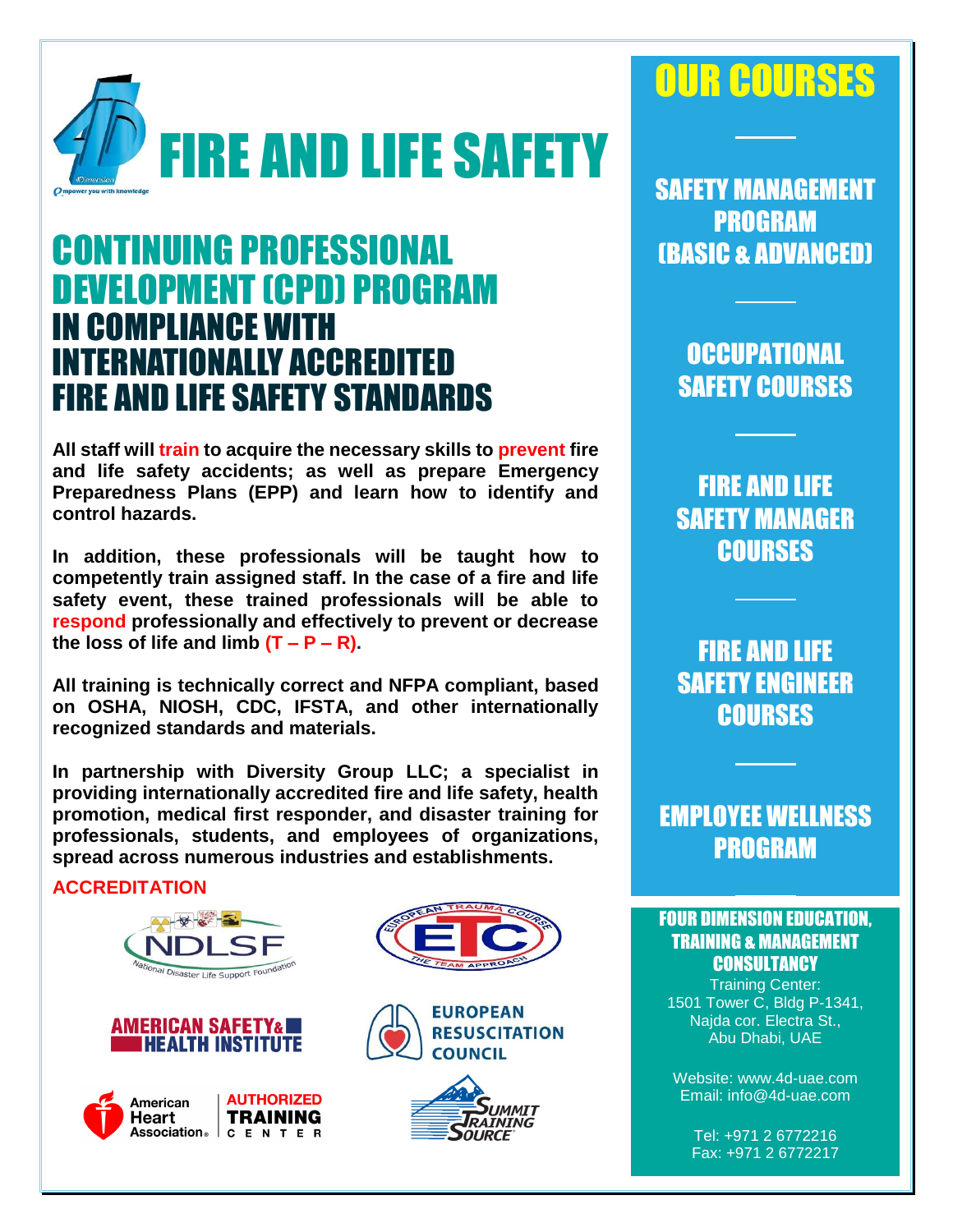### TRAINING METHODOLOGY

Instruction will delivered as follows:

- a) Classroom instruction.
- b) On-line theoretical instruction, followed by classroom instruction.
- c) Correspondence instruction, followed by classroom instruction.
- d) Scenario-based, on location instruction.
- e) Quarterly conferences by industry experts from the global community.

On-line instruction coupled with classroom didactic and practical training/examination decreases training costs and instructor-led time.

- Instruction will be validated by written and/or practical scenario-based examination.
- In an attempt to align with Dubai's Green initiative, internet technology will be leveraged at all times, in order to reduce the use of paper, ink, and associated printing materials.
- All training is technically correct and NFPA compliant, based on OSHA, NIOSH, CDC, IFSTA, and other internationally recognized standards and materials.

Classrooms will have:

- a) SMART Podiums
- b) Video-Tele Training Capability
- c) SMART Board Interactive Whiteboards
- d) State-Of-The-Art Student Laptops

# SAFETY COURSES



#### SAFETY MANAGEMENT PROGRAM

- **First Aid** (8 hrs)
- **Cardio-Pulmonary Resuscitation (CPR) / Automated External Defibrillator (AED)** (8 hrs)
- **Bloodborne Pathogens (BBP)** (3hrs)
- **Personal Hygiene** (3hrs)
- **Emergency Oxygen** (4hrs)

#### ADVANCED SAFETY & MEDICAL RESPONSE PROGRAM

- **Emergency Medical Response (EMR)**  (3 weeks – Modular Program)
- **Advanced First Aid** (16hrs)
- **First Responder** (40hrs)

#### OCCUPATIONAL SAFETY COURSES

- **Electrical Safety** (2hrs)
- **Evacuation Routes, Emergency Planning, and Fire Protection** (4hrs)
- **Hazard Communication** (8hrs)
- **Hearing Protection** (3hrs)
- **Personal Protective Equipment** (3hrs)
- **Respiratory Protection** (3hrs)
- **Ergonomics** (3hrs)
- **Fire Extinguisher** (2hrs)
- **Fall Protection (**2hrs)
- **Lockout / Tagout** (4hrs)





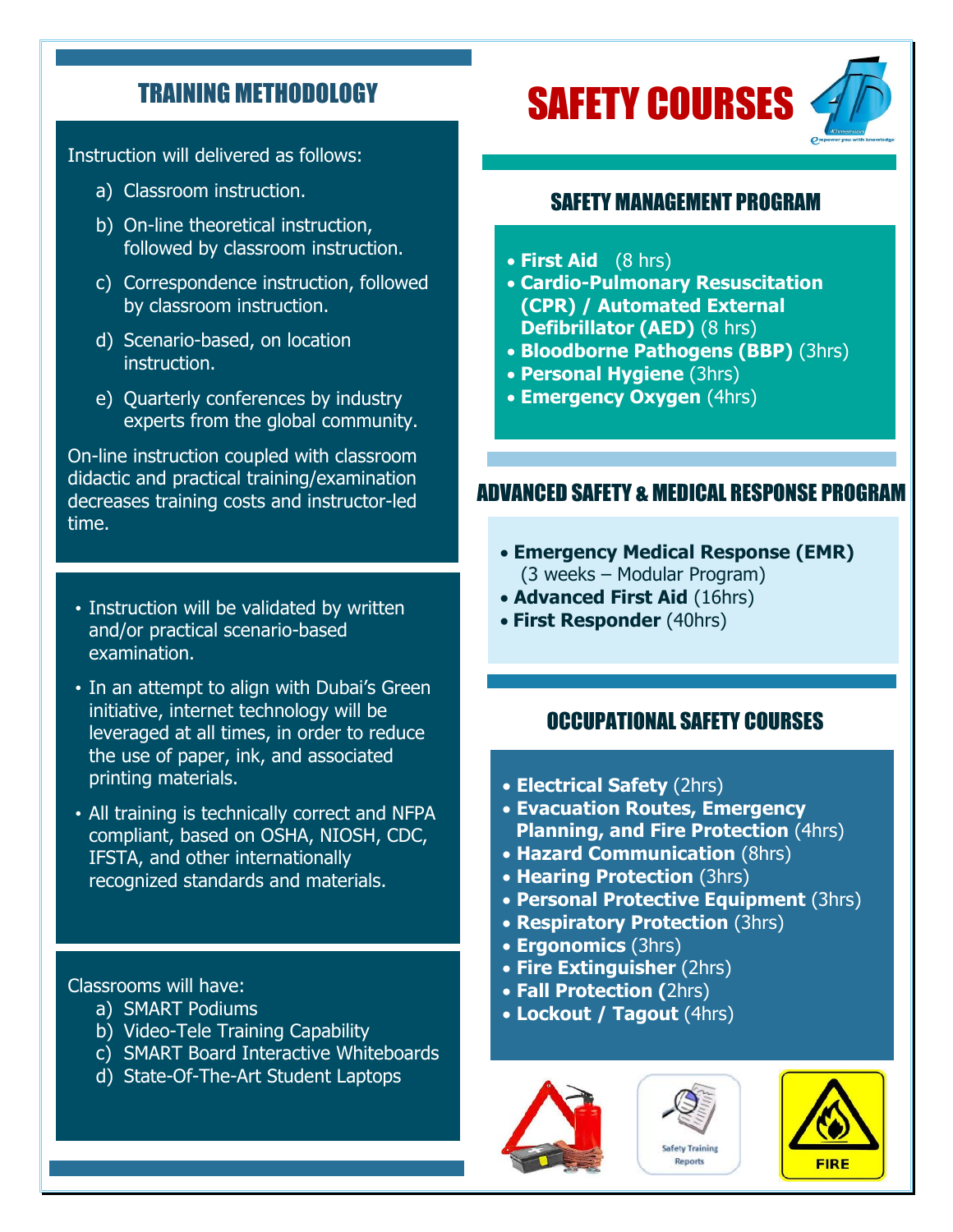## FIRE AND LIFE SAFETY MANAGER COURSES (GROUP A)



- Water Supply & Tender Operations
- Ground Ladders
- Introduction to NIMS-ICS
- HazMat Operations Update
- Building Construction Awareness
- Safety: Water Emergencies
- Safety on the Fireground
- Basics of High-Rise Firefighting
- Home Safety Surveys
- Elevator Safety Response Awareness
- Fire Alarm Systems: Introduction
- Introduction to Report Writing
- Introduction to NIMS-ICS: Fire Inspector
- Customer Service
- Interpreting Model Fire Codes
- Search Operations: Building Fires
- Inspection Techniques
- Hazardous Materials for the Fire Inspector
- Respiratory Protection
- Identifying Hazards During Inspections
- Safety: Responding to Violence
- Ethical Issues
- Time Management
- Handling Personnel Issues
- Handling Conflicts
- Managing the Difficult Employee
- Professional Development
- Leadership Styles
- Basic Documentation for the Officer

# (GROUP B) (GROUP C)

- Electrical Safety
- Exit Routes, Emergency Planning, and Fire **Protection**
- Fall Protection
- Hazard Communication
- Hazard Communication
- Hearing Protection
- Introduction to OSHA
- Lockout/Tagout
- OSHA Recordkeeping
- Portable Fire Extinguishers
- Personal Protective Equipment (PPE):
- Respiratory Protection\*
- Walking and Working Surfaces
- Basic Disaster Preparedness (MEDICAL)
- Means of Escape
- Mechanical Ventilation & Smoke Control System
- Sprinkler System
- HAZMAT
- Incident Command System
- Risk Assessment Matrix
- NFPA Codes (Safety Manager)
- CO2 Poisoning
- Industrial Accident
- $\bullet$  FA
- CPR/AED
- Electrical Injuries
- Lifting & Moving
- Scene Safety
- Fire Alarm Troubleshooting

#### FOUR DIMENSION EDUCATION, TRAINING & MANAGEMENT CONSULTANCY (4DIMENSION) Tel: +971 2 6772216 Fax: +971 2 6772217 Website: [www.4d-uae.com](http://www.4d-uae.com/) Email[: info@4d-uae.com](mailto:info@4d-uae.com)